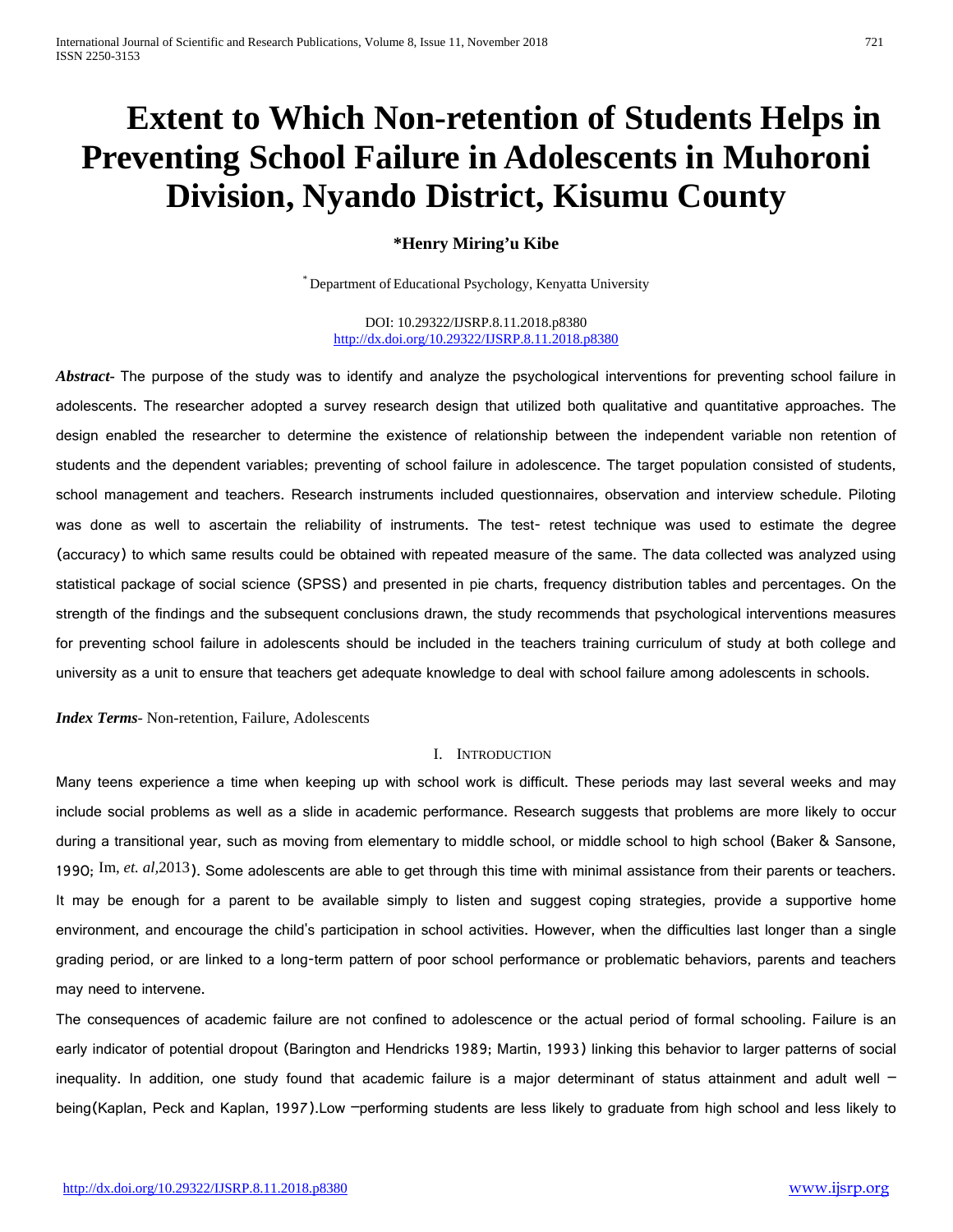go to college than other students; subsequently ,high school dropouts,even those who obtain a General Equivalency Degree have substantially lower adulthood wages than do high school or college graduates (American Council on Education 2001 ;Cameron and Heckman 1993) . In Tanzania, secondary school performance showed a sharp decline in 2010, with barely 50% of students passing the form four Certificate of Secondary Education Examination a 30% of drop from the 2009 pass rate. These results stress the urgent need to improve the quality of teaching and learning in Tanzania schools. The National Examinations Council of Tanzania (NECTA) recognizes that examination failure represents a significant waste of national and household income and resources which must be addressed.

Research from the Kenya Institute for public Research and Analysis (Kippra) shows that the survival rate from class one to form four is below 20% while those who survive from class one to university from class one to university is 1.69%. This means few adolescents attain tertiary education where skills are developed, despite the huge resources spent on education. Education at secondary school or teen level is supposed to be the foundation towards higher knowledge in college or tertiary education. It is an investment as well as an instrument that can be used to achieve a more rapid economic, social, political, technological, scientific and cultural development in the country. The National Policy on Education, (2004) stipulated that secondary Education is an instrument for national development that fosters the worth and development of the individual for further education and development, general development of the society and equality of educational opportunities.

#### II. LITERATURE REVIEW

Research shows that the practice of having students repeat a grade has negative educational consequences, such as increasing their chances of dropping out of school (U.S. Department of education, 1997). According to the American Federation of Teachers (1997), a majority of teachers reported that they had promoted unprepared students in the past year. The ideas behind grade promotion are intended to assist low achieving students by allowing them to stay on a course with their peers throughout their education (Picklo and Chistenson, 2005). In a longitudinal study (Livingston and Livingston, 2002) cases can be made against passing legislation to ban grade promotion. Many administrators and teachers feels that the success on standardized tests should not determine if student will be able to continue on to the next chapter on school lives. The failing of standardized tests and reliability on whether or not a student is successful discourages students from making even a little bit of progress towards graduation. Many schools districts do not necessarily ban social promotion; rather look for ways that social promotion helps student succeed in life and school.

Not all grade promotion is due to poor grades. Some grade promotion is pursued due to the inability of the students. Many students learn from social situations. The greatest lesson some students learn is how to interact with their peers. Causing a student to repeat the same class again with a new group of student does not allow this student a chance to grow with the group they began with in school. The question is do the benefits of grade promotion outweighs the consequences to the academic achievement after being gradely promoted? According to study (Jimerson, Pletcher&Gradon, 2006) students who are gravely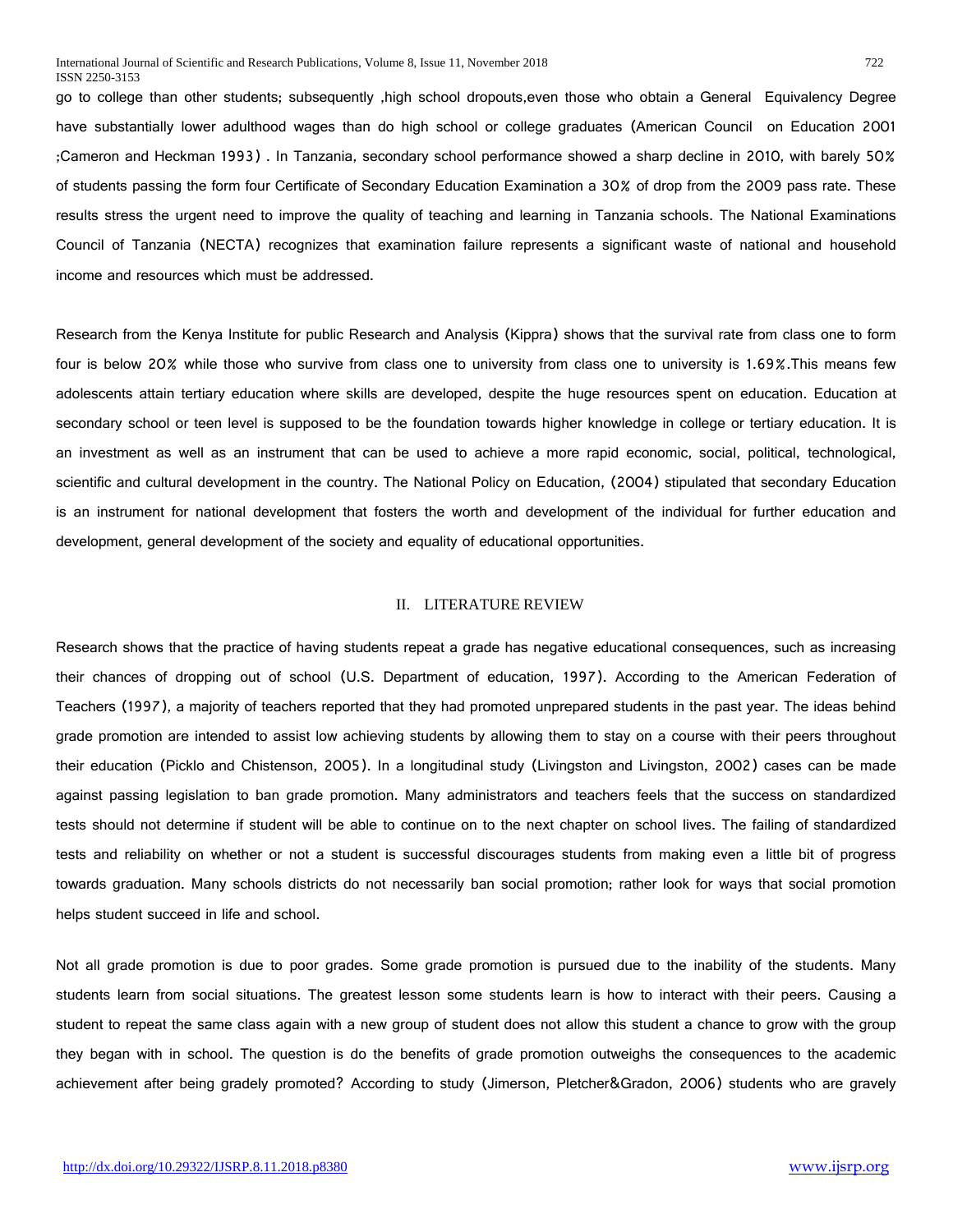promoted tend to have fewer negative consequences within their education than students who are retained to retake a class or grade level again. This method can cause fewer dropouts from students who are grade promoted than otherwise would be seen.

Grade promotion can be an attractive option for students who cannot and will not be able to meet with the standards of average students. Grade promotion keeps one thing constant in life of a student who cannot already achieve the same. It causes a student to stay with the peers so they feel more connected with a group of students they started school with and not to feel like the only one who cannot pass tests to move on to the next level of their education. A child in this state could benefit and learn from the other children of the same age group if placed in the same environment with them. Many times even the most well trained teachers may not be able to get certain concepts over the fastest learning students but another child could reason in a different way that can prove to be more understandable. It is with this in mind that many schools have implemented grade promotion.

A 2003 study by the National Association of School Psychologists showed disturbing information about grade promotion versus retention. The study showed that when students are retained, it not only hurts their self –esteem. But causes them to behave poorly, continue to achieve poor academic results and struggle through adolescence and into adulthood. The study also showed that students who were retained at lower levels of school were more likely to drop out of high school than those who were promoted. Grade promotion may ease this problem. This research were mainly done in America which is a far well developed country hence the need to research more in a Kenyan set up so that its benefits can be brought to full realization.

#### *Research Design*

#### III. RESEARCH METHODOLOGY

The study adopted a descriptive survey design to explore psychological interventions for preventing school failure in adolescents. Both qualitative and quantitative approaches were used since there is no one method, which is adequate in looking for solutions to problems. Yilmax, (2013) pointed out that a mixture of qualitative and quantitative designs seems appropriate since educational issues have both aspects.

#### *Study Area*

The research or study was done at secondary's school in Muhoroni division of Nyando district in Kisumu County in Kenya. The schools in this division are either mixed day or mixed boarding or single sex school that is either day or boarding. Most of the teachers in these schools have been posted by the government although there are a few who have been employed by the board of governors.

#### *Target Population*

The target group constitutes of teachers, school management, parents and students at secondary's school in Muhoroni division. Muhoroni division has got twenty four secondary schools in total and the researcher carried out his study in six schools.

#### *Data Collection Instruments*

The study used questionnaires, observation schedules and interview guides for collecting data. Kothari (2003) states that primary and secondary data as well as qualitative and quantitative data are collected.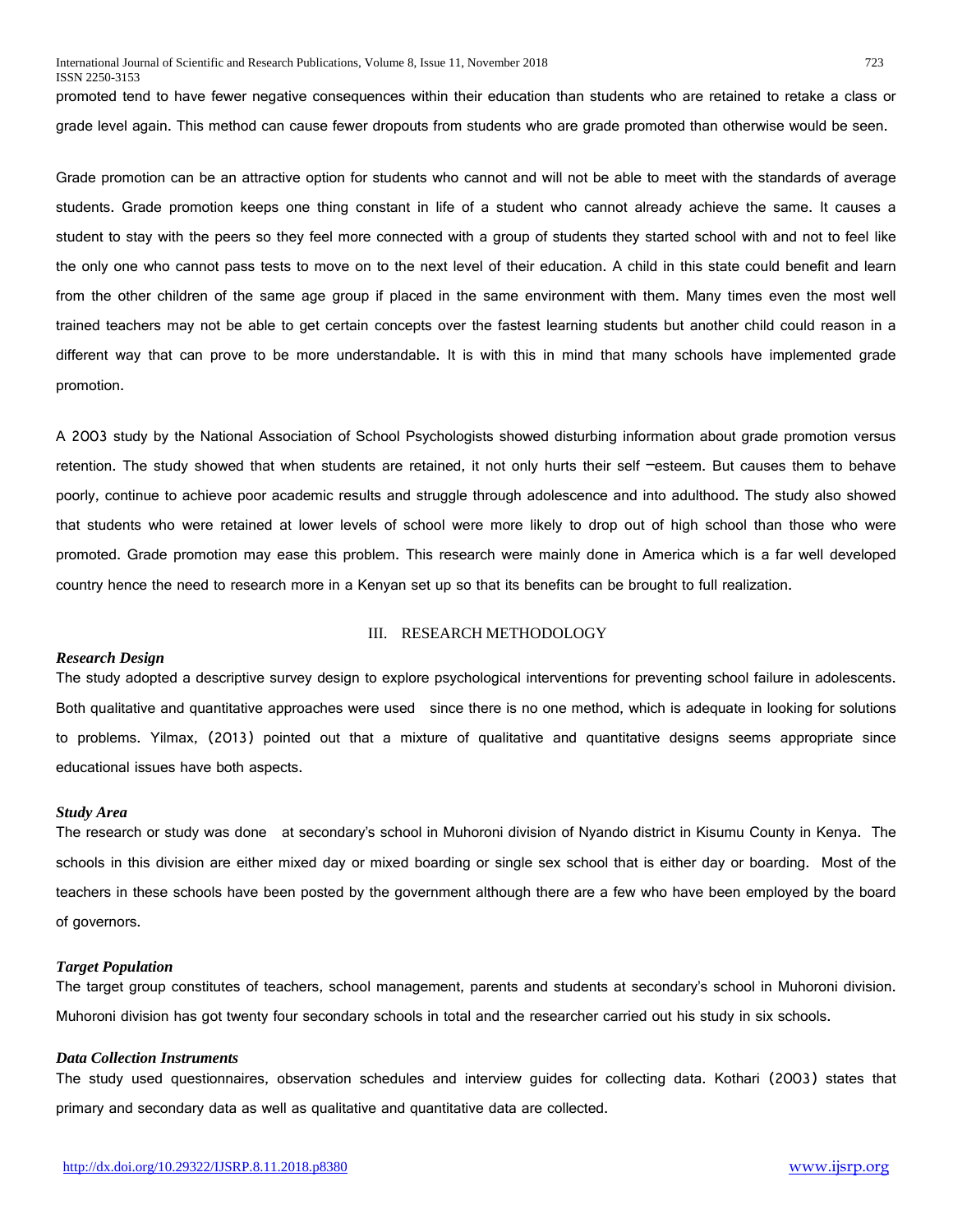#### *Data Analysis*

Descriptive statistics including percentages and frequencies were used to analyse data. Data was presented in pie charts and tables. Qualitative data was analyzed thematically and the interviews were used to compare and contrast the findings from the questionnaires and there after descriptive discussion was given for the same.

#### *Ethical Considerations*

The participants were informed that the information was for academic research findings and no undesirable person was to access the questionnaire. The subjects were also told not to write their names anywhere. This protected the subjects form embarrassment from the public. The subjects were requested to participate in the research voluntarily. Protocol was observed by following the chain of command in respective schools.

# IV. RESULTS

Results on availability and adequacy of non-retention as a psychological measure to prevent adolescence failure in school, 50% stated that it is very good while 50% said that it was good. On the other hand, teachers responded on the adequacy and availability of non-retention as psychological interventions for preventing school failure in adolescence as not available (46.67%), available but not efficient (40%) and available and efficient (13.33%).

## **Table 1: Principals' and teacher's response on non-retention as a psychological measure's adequacy and efficiency**

|           | <b>Principal Response</b> |                             | <b>Teacher Response</b> |
|-----------|---------------------------|-----------------------------|-------------------------|
| Very Good | 50%                       | not available               | 46.67%                  |
| Good      | 50%                       | available but not efficient | 40.00%                  |
| Not good  | 0                         | available and efficient     | $13.33\%$               |
| Fair      | 0                         |                             |                         |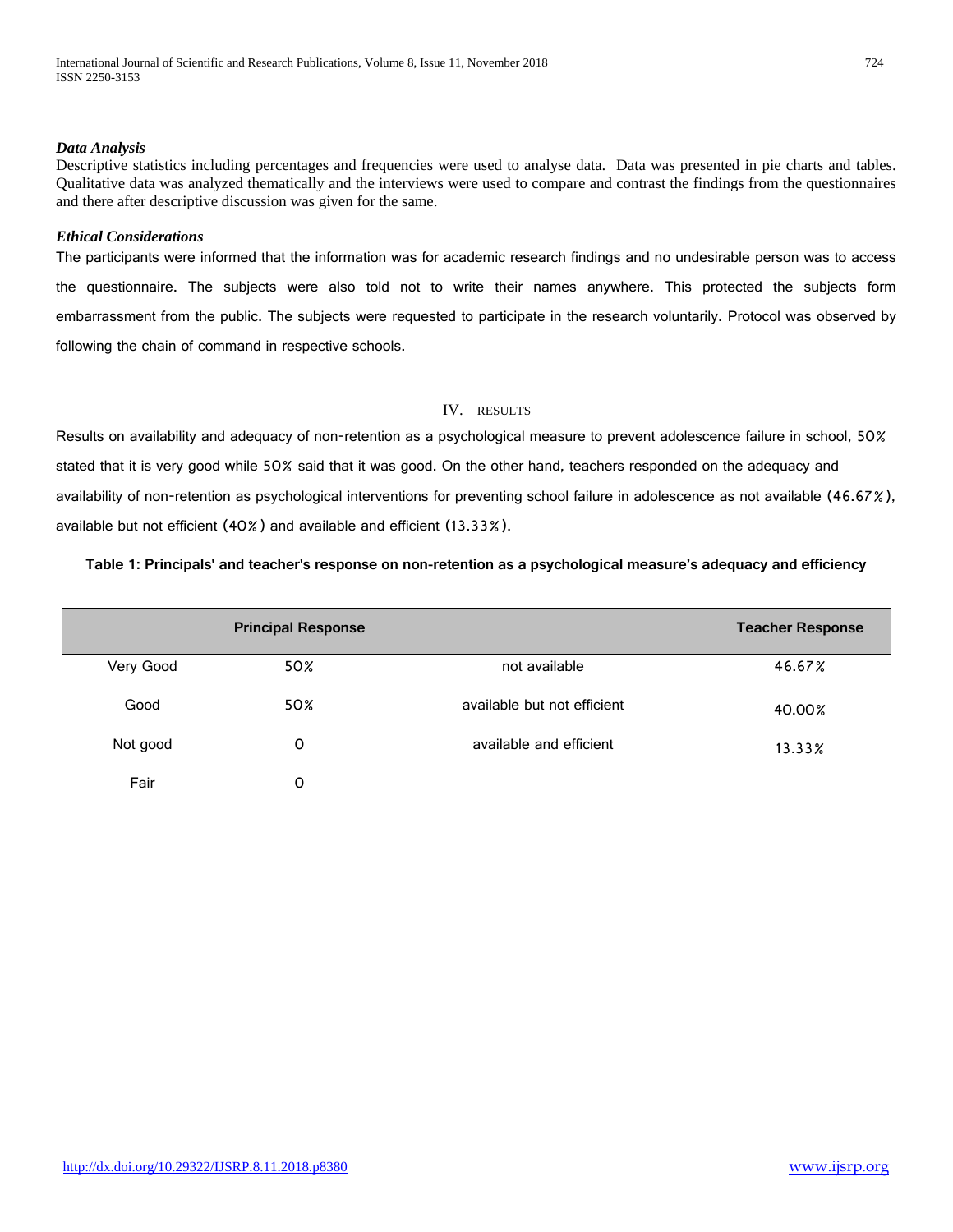

## **Figure 1: Teachers' response on the availability and Effectiveness of non-retention measures within their schools**

# *Cultivating Relationships towards non-retention*

An inquiry was made on Cultivating Relationships as a non-retention measure to help in preventing school failure in adolescents, respondents results were; that 33.33 % of the principals were neutral and an equal number were in agreement and an equal number in strong agreement .Most of the teachers (48.57%) strongly agree and others in agreement (34.29%) with cultivating relationships as a measure towards non-retention. Most of the students (24.6%) are neutral about this measure while an almost equal number are either in agreement (20.63%) or disagree (21.43%) with this measure.



**Figure 2: Cultivating relationships towards Non-retention**

## *Making learning relevant as a measure towards non-retention*

The study also attempted to investigate Making Learning Relevant as a measure towards non-retention. This measure was very popular among the respondents with 33.33% of principals in strong agreement while 50% were in agreement, 44.44 % of teachers were in strong agreement and an equal number in agreement with this measure and 37.30% of the students were in strong agreement with 20.63% in agreement with this psychological measure towards non-retention.

## **Table 2: Making Learning Relevant as a measure towards non-retention**

**Rating Principals' Response Teachers' Response Students' Response**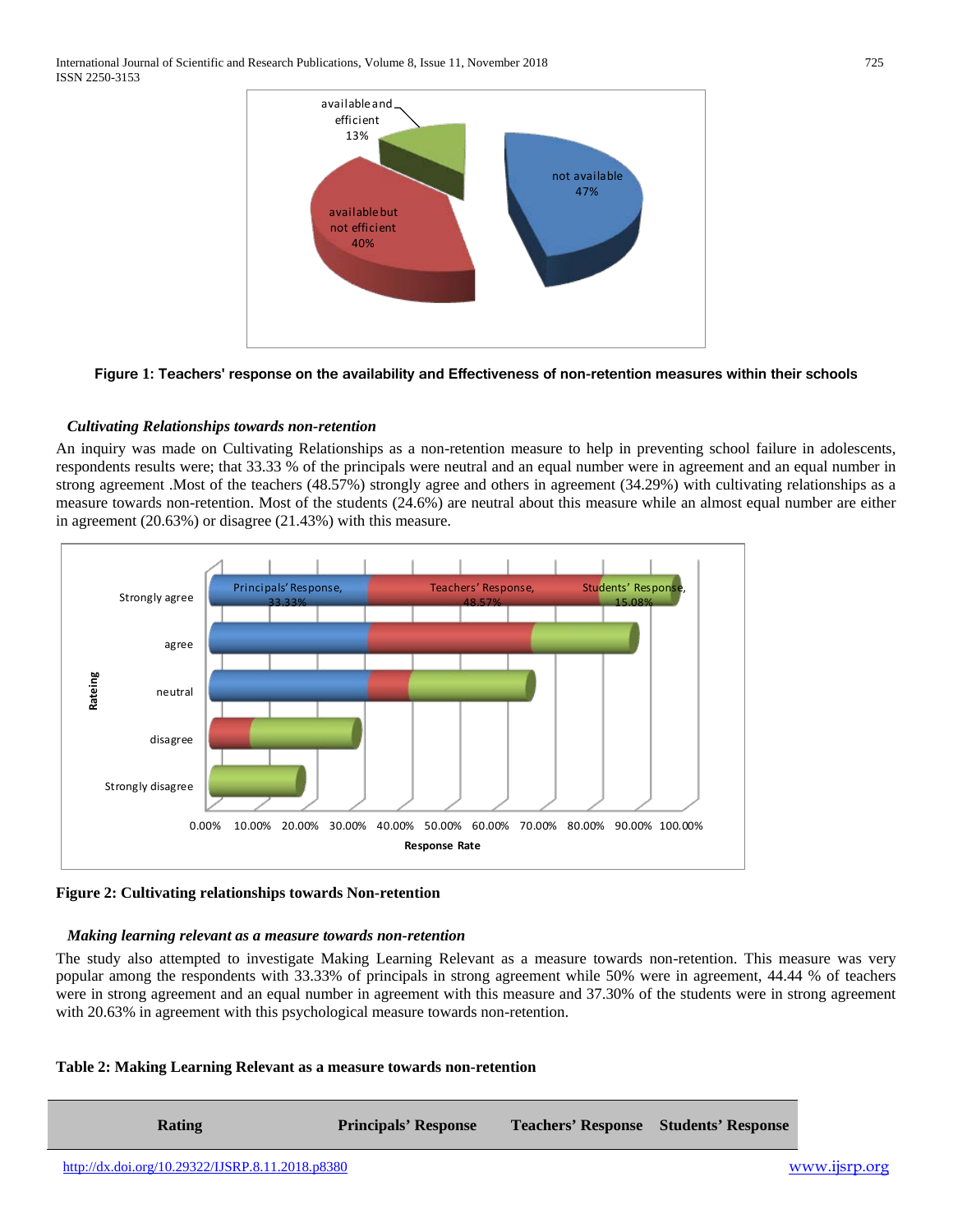| <b>Strongly disagree</b> | 16.67%   | $0.00\%$ | 16.67% |
|--------------------------|----------|----------|--------|
| disagree                 | $0.00\%$ | 2.78%    | 12.70% |
| neutral                  | $0.00\%$ | 8.33%    | 12.70% |
| agree                    | 50.00%   | 44.44%   | 20.63% |
| <b>Strongly agree</b>    | 33.33%   | 44.44%   | 37.30% |

# *Developing a Community Plan for students as a non-retention psychological measure*

When asked about respondents rating on Developing a Community Plan for students as a non-retention psychological measure, quite a number of students were for this measure with 38.89% of them in strong agreement and almost equal number of teachers in strong agreement (33.33%). Very few principals were in strong agreement with these measures (16.67%) while an equal number were neutral about this measure. Most of the principals seemed to agree with developing a community plan for students as a psychological measure (66.67%) but it was clearly not as popular among them as it was among students with almost twice as many students in strong agreement as principals.

# **Table 3: Developing a Community Plan for students as a non-retention psychological measure**

| <b>Rating</b>            | <b>Principals' Response</b> | <b>Teachers' Response</b> | <b>Students' Response</b> |
|--------------------------|-----------------------------|---------------------------|---------------------------|
| <b>Strongly disagree</b> | $0.00\%$                    | $0.00\%$                  | 7.94%                     |
| disagree                 | $0.00\%$                    | 5.56%                     | 7.94%                     |
| neutral                  | 16.67%                      | 8.33%                     | 10.32%                    |
| agree                    | 66.67%                      | 52.78%                    | 34.92%                    |
| <b>Strongly agree</b>    | 16.67%                      | 33.33%                    | 38.89%                    |

## **Adoption of Student-centered Funding model as a non-retention Psychological measure**

The study further inquired the adoption of a student-centred funding model as non-retention psychological measure, 28.80% of the students strongly agreed with this measure with an almost equal number being neutral (27.20%) and 20.80% in agreement.

## **Table 4: Adoption of Student-cantered Funding model as a non-retention Psychological measure**

| <b>Rating</b>            | <b>Students' Response</b> |
|--------------------------|---------------------------|
| <b>Strongly disagree</b> | 8.80%                     |
| <b>Disagree</b>          | 14.40%                    |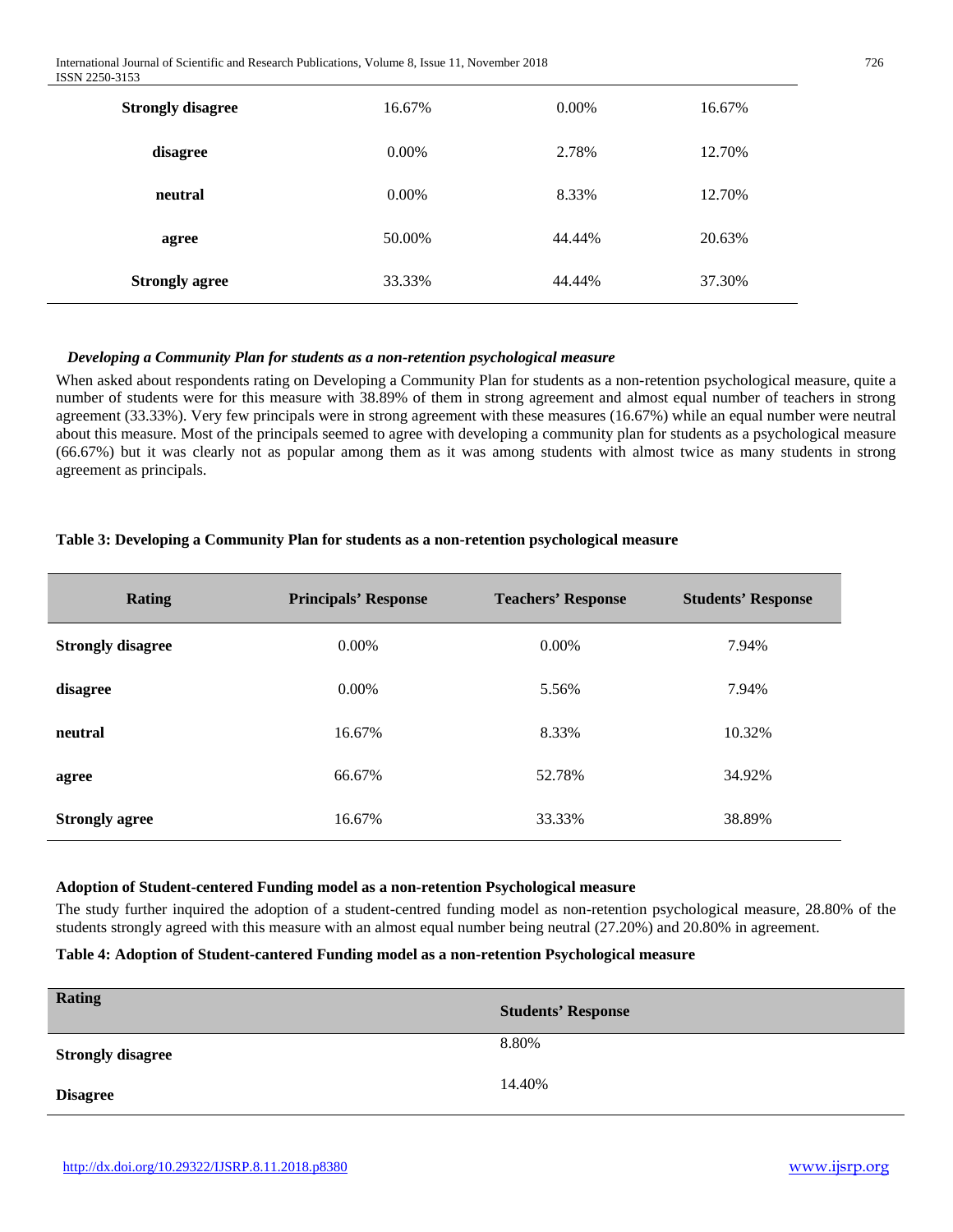| International Journal of Scientific and Research Publications, Volume 8, Issue 11,<br>2018<br>11. November | 727 |
|------------------------------------------------------------------------------------------------------------|-----|
| ISSN 2250-3153                                                                                             |     |

| 27.20% |
|--------|
| 20.80% |
| 28.80% |
|        |

# V. CONCLUSION AND RECOMMENDATIONS

From the results of the findings, it was concluded that majority of the respondents did not like the idea of students repeating classes'. They however admitted school failure among adolescence is a big challenge.

The study therefore recommended that teachers and parents and other stake holders need to avoid making students repeat a class and instead promote the learners and give them remedial lessons to catch up with the others